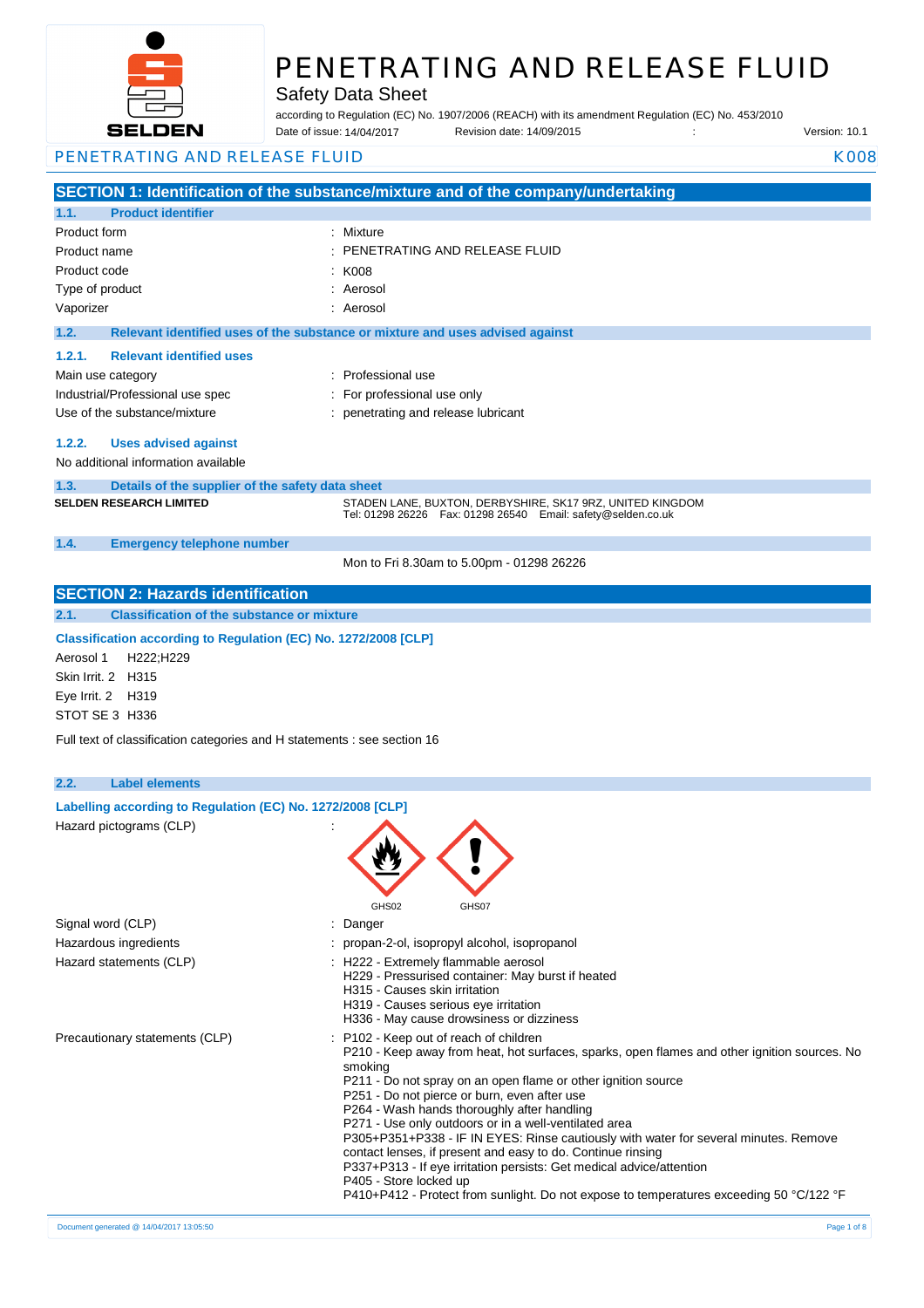# Safety Data Sheet

according to Regulation (EC) No. 1907/2006 (REACH) with its amendment Regulation (EC) No. 453/2010

### **2.3. Other hazards**

### No additional information available

### **SECTION 3: Composition/information on ingredients**

**3.1. Substance**

### Not applicable

### **3.2. Mixture**

| <b>Name</b>                                                                     | <b>Product identifier</b>                                                                                 | $\frac{9}{6}$ | <b>Classification according to</b><br>Directive 67/548/EEC | <b>Classification according to</b><br><b>Regulation (EC) No.</b><br>1272/2008 [CLP]           |
|---------------------------------------------------------------------------------|-----------------------------------------------------------------------------------------------------------|---------------|------------------------------------------------------------|-----------------------------------------------------------------------------------------------|
| Hydrocarbons, C10-13, n-alkanes,<br>isoalkanes, cyclics, < 2% aromatics         | (CAS No) 64742-48-9<br>(EC no) 918-481-9<br>(EC index no) 649-327-00-6<br>(REACH-no) 01-<br>2119457273-39 | $30 - 60$     | R <sub>10</sub>                                            | Flam. Liq. 3, H226<br>Asp. Tox. 1, H304                                                       |
| propan-2-ol, isopropyl alcohol,<br>isopropanol                                  | (CAS No) 67-63-0<br>(EC no) 200-661-7<br>(EC index no) 603-117-00-0<br>(REACH-no) 01-<br>2119457558-25    | $15 - 30$     | F: R11<br>Xi: R36<br><b>R67</b>                            | Flam. Liq. 2, H225<br>Eye Irrit. 2, H319<br>STOT SE 3, H336                                   |
| propane<br>substance with national workplace exposure<br>$limit(s)$ (DK, $IE$ ) | (CAS No) 74-98-6<br>(EC no) 200-827-9<br>(EC index no) 601-003-00-5                                       | $5 - 15$      | $F +: R12$                                                 | Flam. Gas 1, H220                                                                             |
| butane<br>substance with national workplace exposure<br>$limit(s)$ (DK, GB, IE) | (CAS No) 106-97-8<br>(EC no) 203-448-7<br>(EC index no) 601-004-00-0                                      | $1 - 5$       | $F +: R12$                                                 | Flam. Gas 1, H220<br>Press, Gas                                                               |
| PEG-2 OLEAMINE                                                                  | (CAS No) 25307-17-9<br>(EC no) 246-807-3                                                                  | $1 - 5$       | Not classified                                             | Acute Tox. 4 (Oral), H302<br>Skin Corr. 1C, H314<br>Eye Dam. 1, H318<br>Aquatic Acute 1, H400 |

Full text of R- and H-phrases: see section 16

|                                                                 | <b>SECTION 4: First aid measures</b>                        |  |                                                                                                                                                                                               |
|-----------------------------------------------------------------|-------------------------------------------------------------|--|-----------------------------------------------------------------------------------------------------------------------------------------------------------------------------------------------|
| 4.1.                                                            | <b>Description of first aid measures</b>                    |  |                                                                                                                                                                                               |
|                                                                 | First-aid measures general                                  |  | : Get medical advice/attention if you feel unwell.                                                                                                                                            |
|                                                                 | First-aid measures after inhalation                         |  | Remove person to fresh air and keep comfortable for breathing.                                                                                                                                |
|                                                                 | First-aid measures after skin contact                       |  | Wash with plenty of soap and water.                                                                                                                                                           |
|                                                                 | First-aid measures after eye contact                        |  | IF IN EYES: Rinse cautiously with water for several minutes. Remove contact lenses, if present<br>and easy to do. Continue rinsing. If eye irritation persists: Get medical advice/attention. |
|                                                                 | First-aid measures after ingestion                          |  | : Do NOT induce vomiting. Rinse mouth. Drink plenty of water. Get medical advice/attention.                                                                                                   |
| 4.2.                                                            | Most important symptoms and effects, both acute and delayed |  |                                                                                                                                                                                               |
|                                                                 | Symptoms/injuries                                           |  | : Not expected to present a significant hazard under anticipated conditions of normal use.                                                                                                    |
|                                                                 | Symptoms/injuries after inhalation                          |  | May cause respiratory irritation.                                                                                                                                                             |
|                                                                 | Symptoms/injuries after skin contact                        |  | Repeated exposure may cause skin dryness or cracking.                                                                                                                                         |
| Symptoms/injuries after eye contact<br>: Causes eye irritation. |                                                             |  |                                                                                                                                                                                               |
|                                                                 | Symptoms/injuries after ingestion                           |  | : May cause a light irritation of the linings of the mouth, throat, and gastrointestinal tract.                                                                                               |
| 4.3.                                                            |                                                             |  | Indication of any immediate medical attention and special treatment needed                                                                                                                    |
| Treat symptomatically.                                          |                                                             |  |                                                                                                                                                                                               |
|                                                                 | <b>SECTION 5: Firefighting measures</b>                     |  |                                                                                                                                                                                               |
| 5.1.                                                            | <b>Extinguishing media</b>                                  |  |                                                                                                                                                                                               |
|                                                                 | Suitable extinguishing media                                |  | : Carbon dioxide. Dry powder. Foam.                                                                                                                                                           |
| 5.2.                                                            | Special hazards arising from the substance or mixture       |  |                                                                                                                                                                                               |
| Fire hazard                                                     |                                                             |  | Extremely flammable aerosol.                                                                                                                                                                  |
| Explosion hazard                                                |                                                             |  | Explosion risk in case of fire.                                                                                                                                                               |
| 5.3.                                                            | <b>Advice for firefighters</b>                              |  |                                                                                                                                                                                               |

# Firefighting instructions **interest in the containers** : Use water spray or fog for cooling exposed containers.

| <b>SECTION 6: Accidental release measures</b> |                                                                     |                            |
|-----------------------------------------------|---------------------------------------------------------------------|----------------------------|
| 6.1.                                          | Personal precautions, protective equipment and emergency procedures |                            |
|                                               | General measures                                                    | : Remove ignition sources. |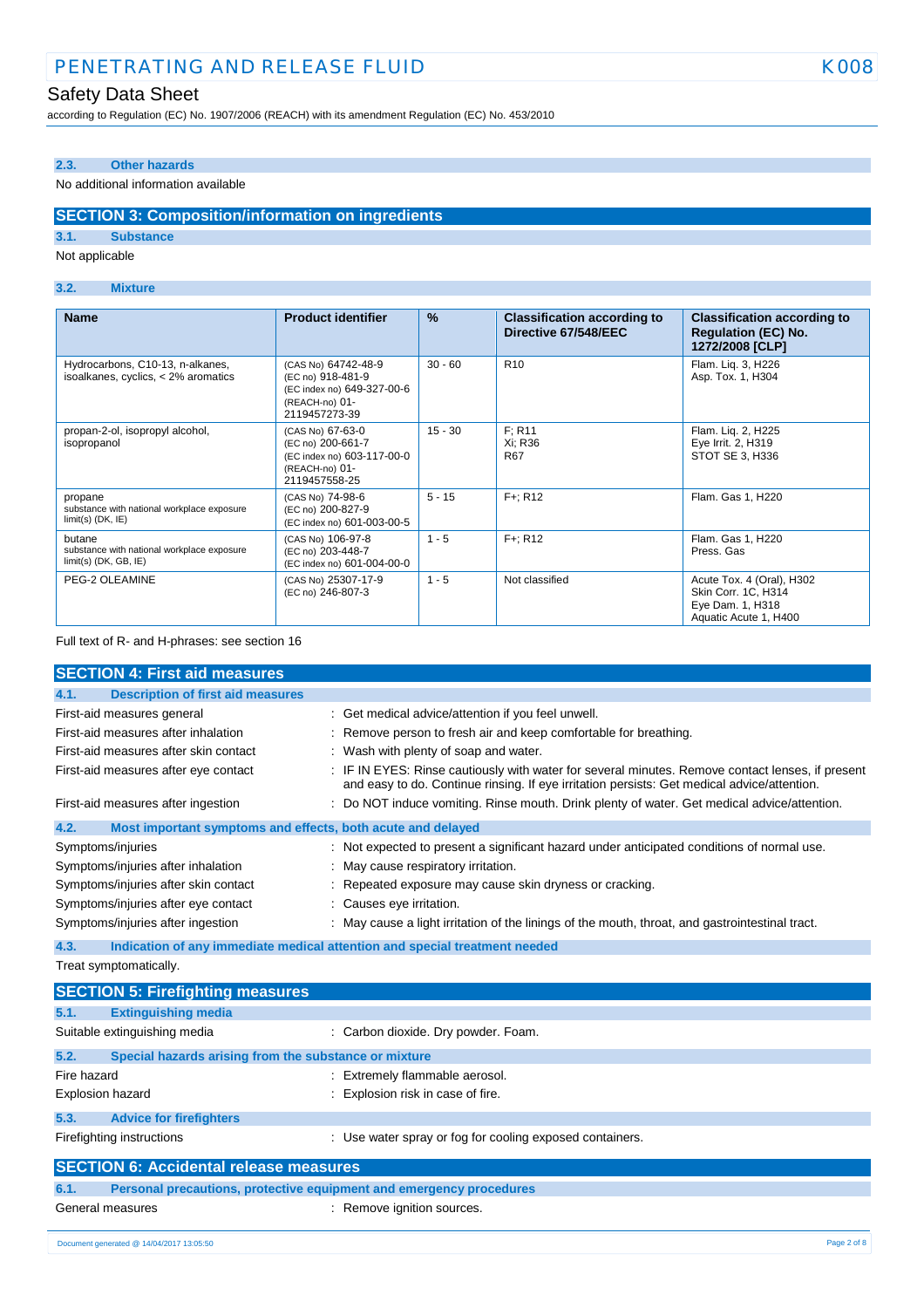| PENETRATING AND RELEASE FLUID<br><b>K008</b>                                                                                      |                                                                                                                  |  |
|-----------------------------------------------------------------------------------------------------------------------------------|------------------------------------------------------------------------------------------------------------------|--|
| Safety Data Sheet<br>according to Regulation (EC) No. 1907/2006 (REACH) with its amendment Regulation (EC) No. 453/2010           |                                                                                                                  |  |
| 6.1.1.<br>For non-emergency personnel<br><b>Emergency procedures</b>                                                              | : Evacuate unnecessary personnel.                                                                                |  |
| 6.1.2.<br>For emergency responders<br>Protective equipment                                                                        | : Use personal protective equipment as required.                                                                 |  |
| 6.2.<br><b>Environmental precautions</b><br>Avoid release to the environment.                                                     |                                                                                                                  |  |
| 6.3.<br>Methods and material for containment and cleaning up                                                                      |                                                                                                                  |  |
| For containment                                                                                                                   | : Collect spillage.                                                                                              |  |
| Methods for cleaning up                                                                                                           | : Soak up spills with inert solids, such as clay or diatomaceous earth as soon as possible.                      |  |
| <b>Reference to other sections</b><br>6.4.                                                                                        |                                                                                                                  |  |
| For further information refer to section 8: "Exposure controls/personal protection". For further information refer to section 13. |                                                                                                                  |  |
| <b>SECTION 7: Handling and storage</b>                                                                                            |                                                                                                                  |  |
| <b>Precautions for safe handling</b><br>7.1.                                                                                      |                                                                                                                  |  |
| Additional hazards when processed                                                                                                 | : Pressurized container: Do not pierce or burn, even after use.                                                  |  |
| Precautions for safe handling                                                                                                     | Do not spray on an open flame or other ignition source.                                                          |  |
| Hygiene measures                                                                                                                  | : Do not eat, drink or smoke when using this product.                                                            |  |
| 7.2.<br>Conditions for safe storage, including any incompatibilities                                                              |                                                                                                                  |  |
| <b>Technical measures</b>                                                                                                         | : Does not require any specific or particular technical measures.                                                |  |
| Storage conditions                                                                                                                | Keep away from ignition sources. Protect from sunlight. Do not expose to temperatures<br>exceeding 50 °C/122 °F. |  |
| Incompatible products                                                                                                             | Oxidizing agent. Strong acids. Strong bases.                                                                     |  |
| Incompatible materials                                                                                                            | Direct sunlight. Heat sources. Sources of ignition.                                                              |  |
| Special rules on packaging                                                                                                        | Keep only in original container.                                                                                 |  |
| 7.3.<br><b>Specific end use(s)</b>                                                                                                |                                                                                                                  |  |

No additional information available

# **SECTION 8: Exposure controls/personal protection**

### **8.1. Control parameters**

| Denmark<br>Local name<br>Isopropylalkohol (2005)<br>Grænseværdie (langvarig) (mg/m <sup>3</sup> )<br>490 mg/m <sup>3</sup><br>Denmark<br>Denmark<br>Grænseværdie (langvarig) (ppm)<br>200 ppm<br>1000 mg/m <sup>3</sup><br>Germany<br>TRGS 900 Limitation of exposure peaks (mg/m <sup>3</sup> )<br>Isopropyl alcohol<br>Ireland<br>Local name<br>Ireland<br>OEL (8 hours ref) (ppm)<br>200 ppm<br>OEL (15 min ref) (ppm)<br>Ireland<br>400 ppm<br><b>Sk</b><br>Ireland<br>Notes (IE)<br>Grenswaarde TGG 8H (mg/m <sup>3</sup> )<br><b>Netherlands</b><br>650 mg/m <sup>3</sup><br>Grenswaarde TGG 15MIN (mg/m <sup>3</sup> )<br>0 mg/ $m3$<br><b>Netherlands</b><br>Propan-2-ol<br>United Kingdom<br>Local name<br>United Kingdom<br>999 mg/m $3$<br>WEL TWA (mg/m <sup>3</sup> )<br>United Kingdom<br>WEL TWA (ppm)<br>400 ppm<br>United Kingdom<br>WEL STEL (mg/m <sup>3</sup> )<br>1250 mg/m <sup>3</sup><br>United Kingdom<br>WEL STEL (ppm)<br>500 ppm<br>propane (74-98-6)<br>Denmark<br>Local name<br>Propan<br>1800 mg/m <sup>3</sup><br>Denmark<br>Grænseværdie (langvarig) (mg/m <sup>3</sup> )<br>1000 ppm<br>Denmark<br>Grænseværdie (langvarig) (ppm)<br>Ireland<br>Local name<br>Propane<br>Ireland<br>OEL (8 hours ref) (ppm)<br>1000 ppm<br>Ireland<br>Notes (IE)<br>Asphx<br>butane (106-97-8)<br>Denmark<br>Local name<br>n-Butan | propan-2-ol, isopropyl alcohol, isopropanol (67-63-0) |  |  |  |  |  |
|------------------------------------------------------------------------------------------------------------------------------------------------------------------------------------------------------------------------------------------------------------------------------------------------------------------------------------------------------------------------------------------------------------------------------------------------------------------------------------------------------------------------------------------------------------------------------------------------------------------------------------------------------------------------------------------------------------------------------------------------------------------------------------------------------------------------------------------------------------------------------------------------------------------------------------------------------------------------------------------------------------------------------------------------------------------------------------------------------------------------------------------------------------------------------------------------------------------------------------------------------------------------------------------------------------------------------------------------------|-------------------------------------------------------|--|--|--|--|--|
|                                                                                                                                                                                                                                                                                                                                                                                                                                                                                                                                                                                                                                                                                                                                                                                                                                                                                                                                                                                                                                                                                                                                                                                                                                                                                                                                                      |                                                       |  |  |  |  |  |
|                                                                                                                                                                                                                                                                                                                                                                                                                                                                                                                                                                                                                                                                                                                                                                                                                                                                                                                                                                                                                                                                                                                                                                                                                                                                                                                                                      |                                                       |  |  |  |  |  |
|                                                                                                                                                                                                                                                                                                                                                                                                                                                                                                                                                                                                                                                                                                                                                                                                                                                                                                                                                                                                                                                                                                                                                                                                                                                                                                                                                      |                                                       |  |  |  |  |  |
|                                                                                                                                                                                                                                                                                                                                                                                                                                                                                                                                                                                                                                                                                                                                                                                                                                                                                                                                                                                                                                                                                                                                                                                                                                                                                                                                                      |                                                       |  |  |  |  |  |
|                                                                                                                                                                                                                                                                                                                                                                                                                                                                                                                                                                                                                                                                                                                                                                                                                                                                                                                                                                                                                                                                                                                                                                                                                                                                                                                                                      |                                                       |  |  |  |  |  |
|                                                                                                                                                                                                                                                                                                                                                                                                                                                                                                                                                                                                                                                                                                                                                                                                                                                                                                                                                                                                                                                                                                                                                                                                                                                                                                                                                      |                                                       |  |  |  |  |  |
|                                                                                                                                                                                                                                                                                                                                                                                                                                                                                                                                                                                                                                                                                                                                                                                                                                                                                                                                                                                                                                                                                                                                                                                                                                                                                                                                                      |                                                       |  |  |  |  |  |
|                                                                                                                                                                                                                                                                                                                                                                                                                                                                                                                                                                                                                                                                                                                                                                                                                                                                                                                                                                                                                                                                                                                                                                                                                                                                                                                                                      |                                                       |  |  |  |  |  |
|                                                                                                                                                                                                                                                                                                                                                                                                                                                                                                                                                                                                                                                                                                                                                                                                                                                                                                                                                                                                                                                                                                                                                                                                                                                                                                                                                      |                                                       |  |  |  |  |  |
|                                                                                                                                                                                                                                                                                                                                                                                                                                                                                                                                                                                                                                                                                                                                                                                                                                                                                                                                                                                                                                                                                                                                                                                                                                                                                                                                                      |                                                       |  |  |  |  |  |
|                                                                                                                                                                                                                                                                                                                                                                                                                                                                                                                                                                                                                                                                                                                                                                                                                                                                                                                                                                                                                                                                                                                                                                                                                                                                                                                                                      |                                                       |  |  |  |  |  |
|                                                                                                                                                                                                                                                                                                                                                                                                                                                                                                                                                                                                                                                                                                                                                                                                                                                                                                                                                                                                                                                                                                                                                                                                                                                                                                                                                      |                                                       |  |  |  |  |  |
|                                                                                                                                                                                                                                                                                                                                                                                                                                                                                                                                                                                                                                                                                                                                                                                                                                                                                                                                                                                                                                                                                                                                                                                                                                                                                                                                                      |                                                       |  |  |  |  |  |
|                                                                                                                                                                                                                                                                                                                                                                                                                                                                                                                                                                                                                                                                                                                                                                                                                                                                                                                                                                                                                                                                                                                                                                                                                                                                                                                                                      |                                                       |  |  |  |  |  |
|                                                                                                                                                                                                                                                                                                                                                                                                                                                                                                                                                                                                                                                                                                                                                                                                                                                                                                                                                                                                                                                                                                                                                                                                                                                                                                                                                      |                                                       |  |  |  |  |  |
|                                                                                                                                                                                                                                                                                                                                                                                                                                                                                                                                                                                                                                                                                                                                                                                                                                                                                                                                                                                                                                                                                                                                                                                                                                                                                                                                                      |                                                       |  |  |  |  |  |
|                                                                                                                                                                                                                                                                                                                                                                                                                                                                                                                                                                                                                                                                                                                                                                                                                                                                                                                                                                                                                                                                                                                                                                                                                                                                                                                                                      |                                                       |  |  |  |  |  |
|                                                                                                                                                                                                                                                                                                                                                                                                                                                                                                                                                                                                                                                                                                                                                                                                                                                                                                                                                                                                                                                                                                                                                                                                                                                                                                                                                      |                                                       |  |  |  |  |  |
|                                                                                                                                                                                                                                                                                                                                                                                                                                                                                                                                                                                                                                                                                                                                                                                                                                                                                                                                                                                                                                                                                                                                                                                                                                                                                                                                                      |                                                       |  |  |  |  |  |
|                                                                                                                                                                                                                                                                                                                                                                                                                                                                                                                                                                                                                                                                                                                                                                                                                                                                                                                                                                                                                                                                                                                                                                                                                                                                                                                                                      |                                                       |  |  |  |  |  |
|                                                                                                                                                                                                                                                                                                                                                                                                                                                                                                                                                                                                                                                                                                                                                                                                                                                                                                                                                                                                                                                                                                                                                                                                                                                                                                                                                      |                                                       |  |  |  |  |  |
|                                                                                                                                                                                                                                                                                                                                                                                                                                                                                                                                                                                                                                                                                                                                                                                                                                                                                                                                                                                                                                                                                                                                                                                                                                                                                                                                                      |                                                       |  |  |  |  |  |
|                                                                                                                                                                                                                                                                                                                                                                                                                                                                                                                                                                                                                                                                                                                                                                                                                                                                                                                                                                                                                                                                                                                                                                                                                                                                                                                                                      |                                                       |  |  |  |  |  |
|                                                                                                                                                                                                                                                                                                                                                                                                                                                                                                                                                                                                                                                                                                                                                                                                                                                                                                                                                                                                                                                                                                                                                                                                                                                                                                                                                      |                                                       |  |  |  |  |  |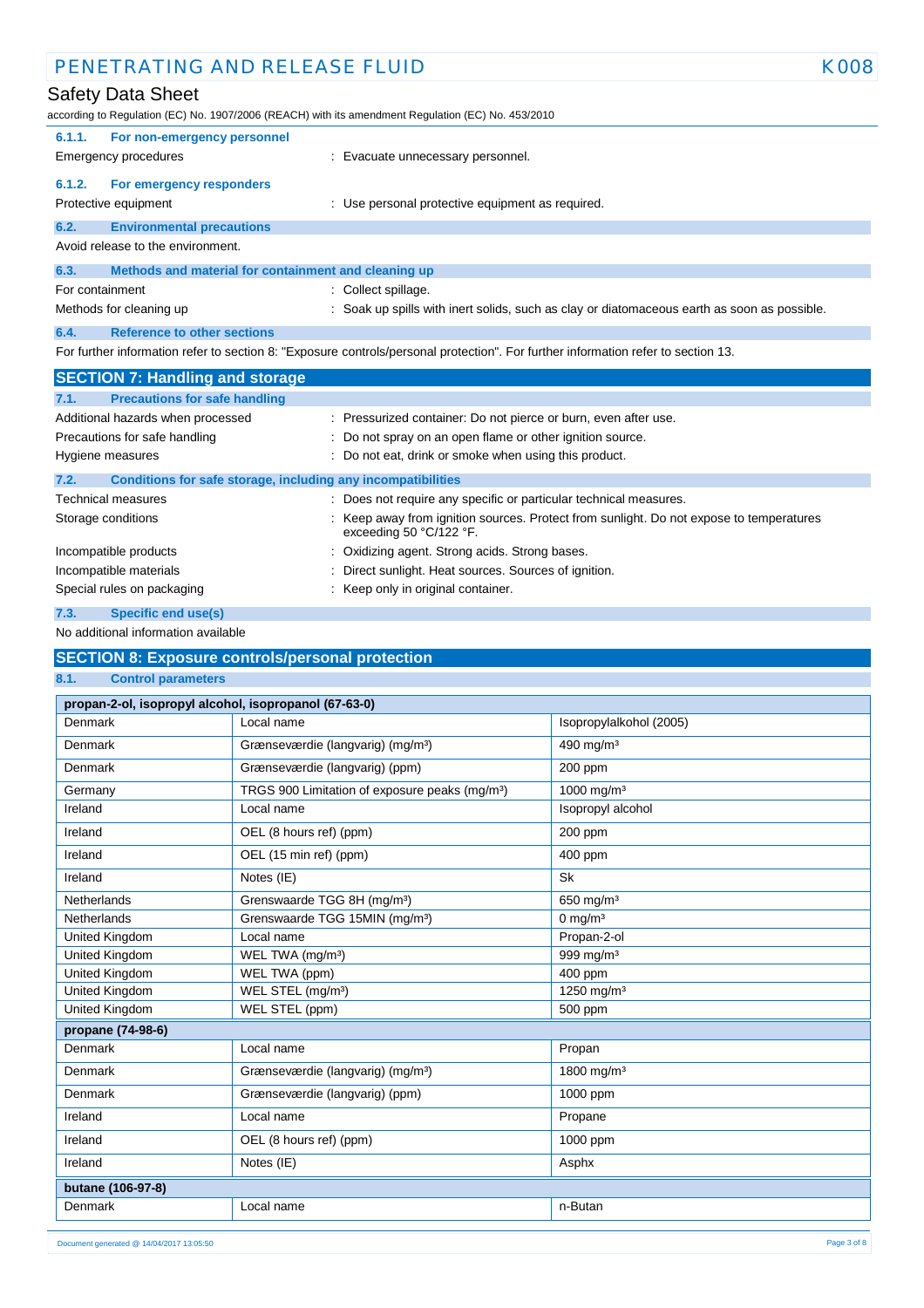# Safety Data Sheet

according to Regulation (EC) No. 1907/2006 (REACH) with its amendment Regulation (EC) No. 453/2010

| butane (106-97-8) |                                               |                                                                             |
|-------------------|-----------------------------------------------|-----------------------------------------------------------------------------|
| Denmark           | Grænseværdie (langvarig) (mg/m <sup>3</sup> ) | 1200 mg/m <sup>3</sup>                                                      |
| Denmark           | Grænseværdie (langvarig) (ppm)                | 500 ppm                                                                     |
| Ireland           | Local name                                    | <b>Butane</b>                                                               |
| Ireland           | OEL (8 hours ref) (ppm)                       | 1000 ppm                                                                    |
| United Kingdom    | Local name                                    | <b>Butane</b>                                                               |
| United Kingdom    | WEL TWA (mg/m <sup>3</sup> )                  | 1450 mg/m <sup>3</sup>                                                      |
| United Kingdom    | WEL TWA (ppm)                                 | 600 ppm                                                                     |
| United Kingdom    | WEL STEL (mg/m <sup>3</sup> )                 | $1810 \text{ mg/m}^3$                                                       |
| United Kingdom    | WEL STEL (ppm)                                | 750 ppm                                                                     |
| United Kingdom    | Remark (WEL)                                  | Carc, (only applies if Butane contains more than 0.1%<br>of buta-1,3-diene) |

#### **8.2. Exposure controls**



- Materials for protective clothing : Not required for normal conditions of use
- Hand protection **in the contract of the Contract Servers** entering the Protective gloves
- Eye protection **in the same of the set of the set of the set of the set of the set of the set of the set of the set of the set of the set of the set of the set of the set of the set of the set of the set of the set of the**
- Skin and body protection : Not required for normal conditions of use
- Respiratory protection : Not required for normal conditions of use

| <b>SECTION 9: Physical and chemical properties</b>            |                   |
|---------------------------------------------------------------|-------------------|
| Information on basic physical and chemical properties<br>9.1. |                   |
| Physical state                                                | Liquid<br>÷       |
| Appearance                                                    | Aerosol.          |
| Colour                                                        | Colourless.       |
| Odour                                                         | characteristic.   |
| Odour threshold                                               | No data available |
| рH                                                            | No data available |
| Relative evaporation rate (butylacetate=1)                    | No data available |
| Melting point                                                 | No data available |
| Freezing point                                                | No data available |
| Boiling point                                                 | No data available |
| Flash point                                                   | No data available |
| Auto-ignition temperature                                     | No data available |
| Decomposition temperature                                     | No data available |
| Flammability (solid, gas)                                     | No data available |
| Vapour pressure                                               | No data available |
| Relative vapour density at 20 °C                              | No data available |
| Relative density                                              | 0.74              |
| Solubility                                                    | No data available |
| Log Pow                                                       | No data available |
| Viscosity, kinematic                                          | No data available |
| Viscosity, dynamic                                            | No data available |
| Explosive properties                                          | No data available |
| Oxidising properties                                          | No data available |
| <b>Explosive limits</b>                                       | No data available |
| <b>Other information</b><br>9.2.                              |                   |

No additional information available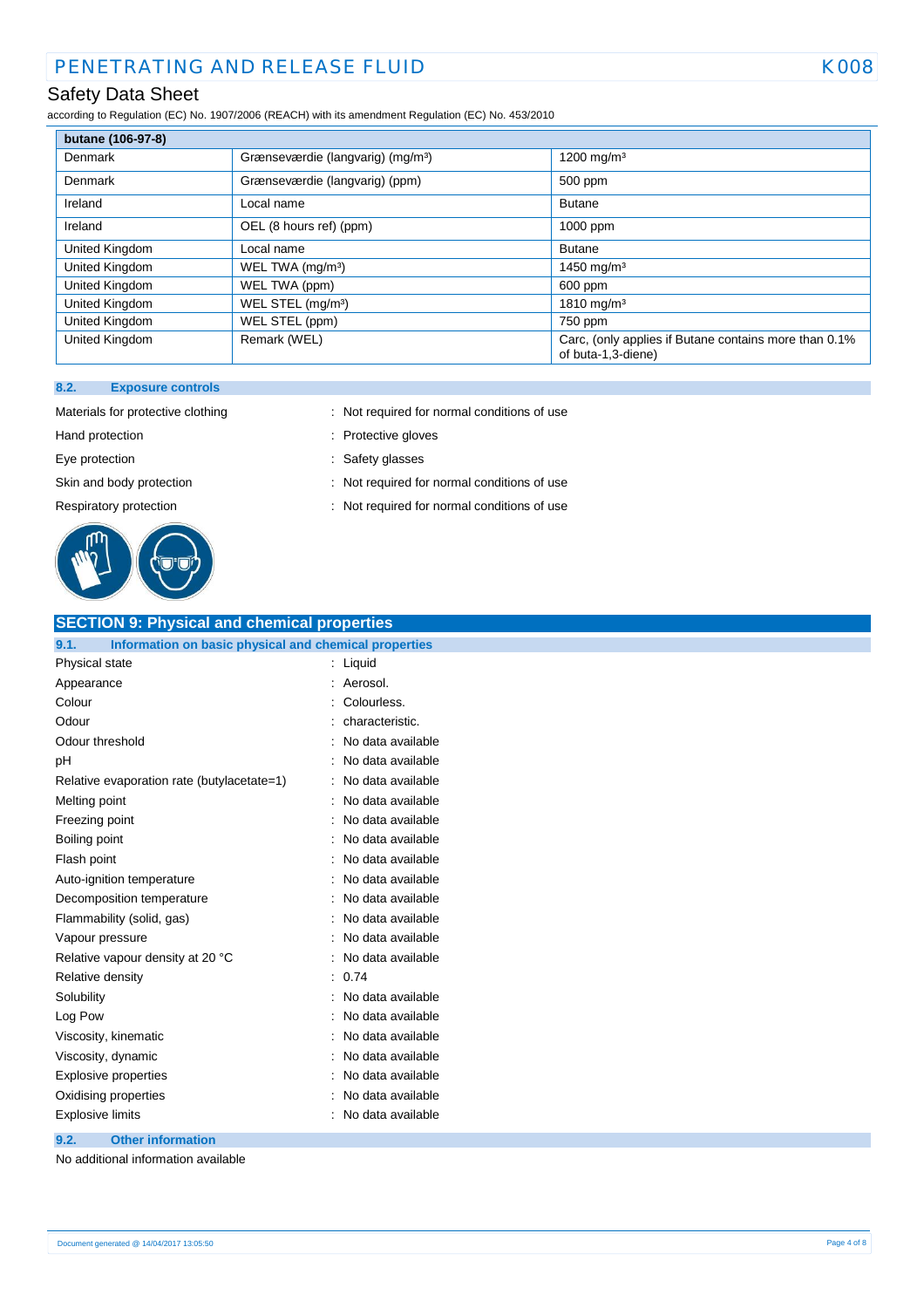# Safety Data Sheet

according to Regulation (EC) No. 1907/2006 (REACH) with its amendment Regulation (EC) No. 453/2010

|       | <b>SECTION 10: Stability and reactivity</b> |
|-------|---------------------------------------------|
| 10.1. | <b>Reactivity</b>                           |
|       | Pressurised container: May burst if heated. |
| 10.2. | <b>Chemical stability</b>                   |
|       | Stable under normal conditions.             |
| 10.3. | <b>Possibility of hazardous reactions</b>   |
|       | No additional information available         |
| 10.4. | <b>Conditions to avoid</b>                  |
|       | Direct sunlight. Heat. Open flame.          |
| 10.5. | <b>Incompatible materials</b>               |
|       | No additional information available         |
| 10.6. | <b>Hazardous decomposition products</b>     |

No additional information available

| <b>SECTION 11: Toxicological information</b> |  |  |  |
|----------------------------------------------|--|--|--|
|                                              |  |  |  |
| : Not classified                             |  |  |  |
| : Causes skin irritation.                    |  |  |  |
| : Causes serious eye irritation.             |  |  |  |
| : Not classified                             |  |  |  |
| : Not classified                             |  |  |  |
| Not classified                               |  |  |  |
| : Not classified                             |  |  |  |
| : May cause drowsiness or dizziness.         |  |  |  |
| : Not classified                             |  |  |  |
| Not classified                               |  |  |  |
|                                              |  |  |  |
| Aerosol                                      |  |  |  |
|                                              |  |  |  |

| <b>SECTION 12: Ecological information</b>                                         |                                    |  |  |  |
|-----------------------------------------------------------------------------------|------------------------------------|--|--|--|
| 12.1.<br><b>Toxicity</b>                                                          |                                    |  |  |  |
|                                                                                   |                                    |  |  |  |
| Hydrocarbons, C10-13, n-alkanes, isoalkanes, cyclics, < 2% aromatics (64742-48-9) |                                    |  |  |  |
| LC50 fishes 1                                                                     | $> 1000$ mg/l                      |  |  |  |
| EC50 other aquatic organisms 1                                                    | > 1000 mg/l EC50 waterflea (48 h)  |  |  |  |
| EC50 other aquatic organisms 2                                                    | > 1000 mg/l IC50 algea (72 h) mg/l |  |  |  |
| propan-2-ol, isopropyl alcohol, isopropanol (67-63-0)                             |                                    |  |  |  |
| LC50 fishes 1                                                                     | 9640 mg/l                          |  |  |  |
| EC50 other aquatic organisms 1                                                    | 13299 mg/l EC50 waterflea (48 h)   |  |  |  |
| EC50 other aquatic organisms 2                                                    | > 1000 mg/l IC50 algea (72 h) mg/l |  |  |  |
|                                                                                   |                                    |  |  |  |

### **12.2. Persistence and degradability**

No additional information available

| 12.3.                                                 | <b>Bioaccumulative potential</b> |      |
|-------------------------------------------------------|----------------------------------|------|
| propan-2-ol, isopropyl alcohol, isopropanol (67-63-0) |                                  |      |
| Log Pow                                               |                                  | 0.14 |
| 12.4.                                                 | <b>Mobility in soil</b>          |      |
| No additional information available                   |                                  |      |

### **12.5. Results of PBT and vPvB assessment**

No additional information available

#### **12.6. Other adverse effects**

No additional information available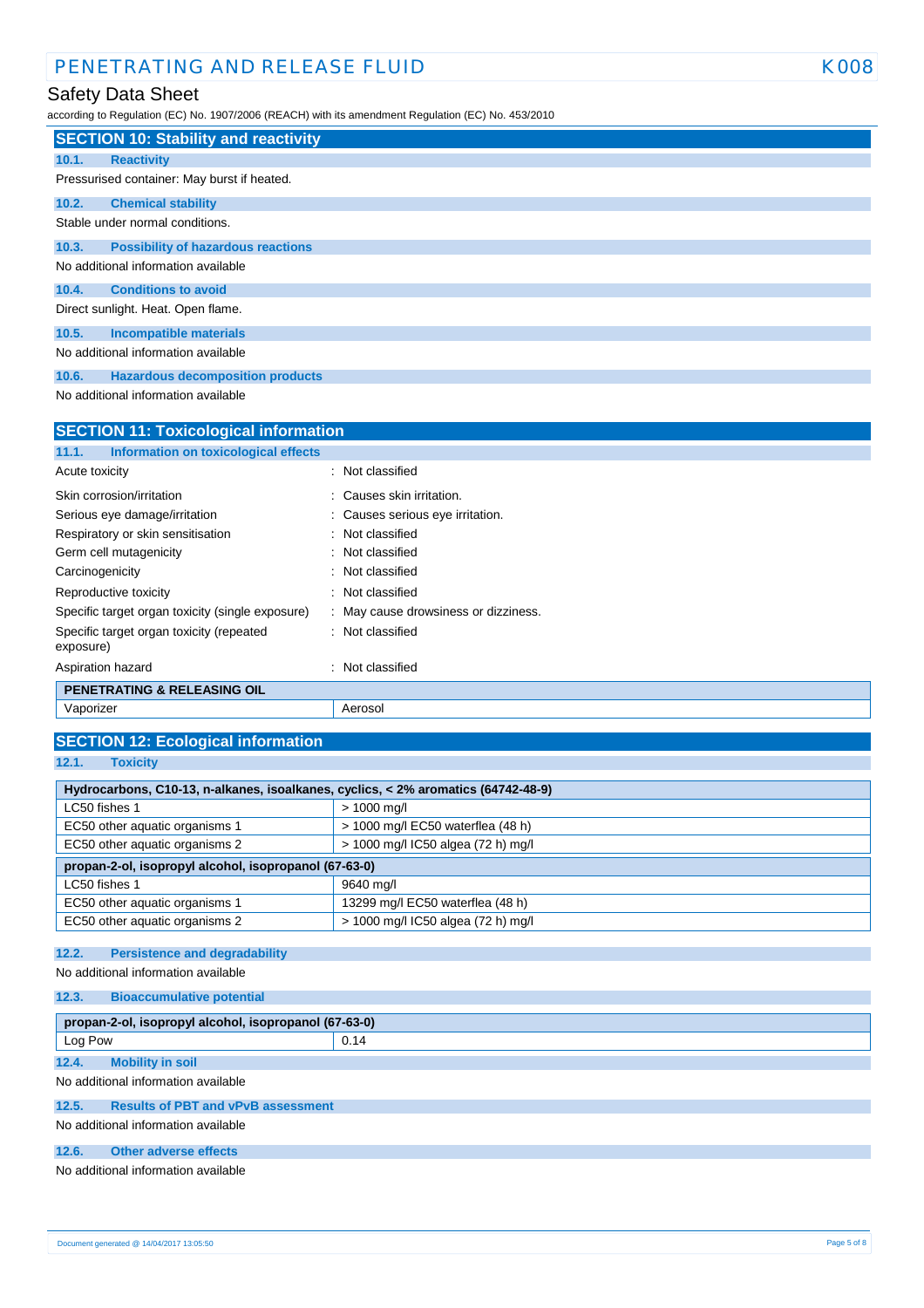# Safety Data Sheet

I

according to Regulation (EC) No. 1907/2006 (REACH) with its amendment Regulation (EC) No. 453/2010

# **SECTION 13: Disposal considerations**

**13.1. Waste treatment methods**

Waste disposal recommendations : Do not pierce or burn, even after use.

| <b>SECTION 14: Transport information</b>         |                                          |  |
|--------------------------------------------------|------------------------------------------|--|
| In accordance with ADR / RID / IMDG / IATA / ADN |                                          |  |
| 14.1.<br><b>UN number</b>                        |                                          |  |
| UN-No. (ADR)                                     | : 1950                                   |  |
| UN-No. (IMDG)                                    | : 1950                                   |  |
| UN-No.(IATA)                                     | : 1950                                   |  |
| 14.2.<br><b>UN proper shipping name</b>          |                                          |  |
| Proper Shipping Name (ADR)                       | : AEROSOLS                               |  |
| Proper Shipping Name (IMDG)                      | : AEROSOLS                               |  |
| Proper Shipping Name (IATA)                      | : AEROSOLS, FLAMMABLE                    |  |
| Transport document description (ADR)             | : UN 1950 AEROSOLS, 2.1, (D)             |  |
| Transport document description (IMDG)            | : UN 1950 AEROSOLS, 2.1                  |  |
| 14.3.<br><b>Transport hazard class(es)</b>       |                                          |  |
| ADR                                              |                                          |  |
| Transport hazard class(es) (ADR)                 | $\therefore$ 2.1                         |  |
| Danger labels (ADR)                              | : 2.1                                    |  |
|                                                  |                                          |  |
|                                                  |                                          |  |
|                                                  |                                          |  |
|                                                  |                                          |  |
|                                                  |                                          |  |
|                                                  |                                          |  |
| IMDG                                             |                                          |  |
| Transport hazard class(es) (IMDG)                | : 2.1                                    |  |
| Danger labels (IMDG)                             | : 2.1                                    |  |
|                                                  |                                          |  |
|                                                  |                                          |  |
|                                                  |                                          |  |
|                                                  |                                          |  |
|                                                  |                                          |  |
| IATA                                             |                                          |  |
| Transport hazard class(es) (IATA)                | $\therefore$ 2.1                         |  |
| Hazard labels (IATA)                             | : 2.1                                    |  |
|                                                  |                                          |  |
|                                                  |                                          |  |
|                                                  |                                          |  |
|                                                  |                                          |  |
|                                                  |                                          |  |
|                                                  |                                          |  |
|                                                  |                                          |  |
| <b>Packing group</b><br>14.4.                    |                                          |  |
| Packing group (ADR)                              | Not applicable                           |  |
| Packing group (IMDG)                             | Not applicable                           |  |
| Packing group (IATA)                             | : Not applicable                         |  |
| <b>Environmental hazards</b><br>14.5.            |                                          |  |
| Dangerous for the environment                    | : No                                     |  |
| Marine pollutant                                 | : No                                     |  |
| Other information                                | : No supplementary information available |  |

Ī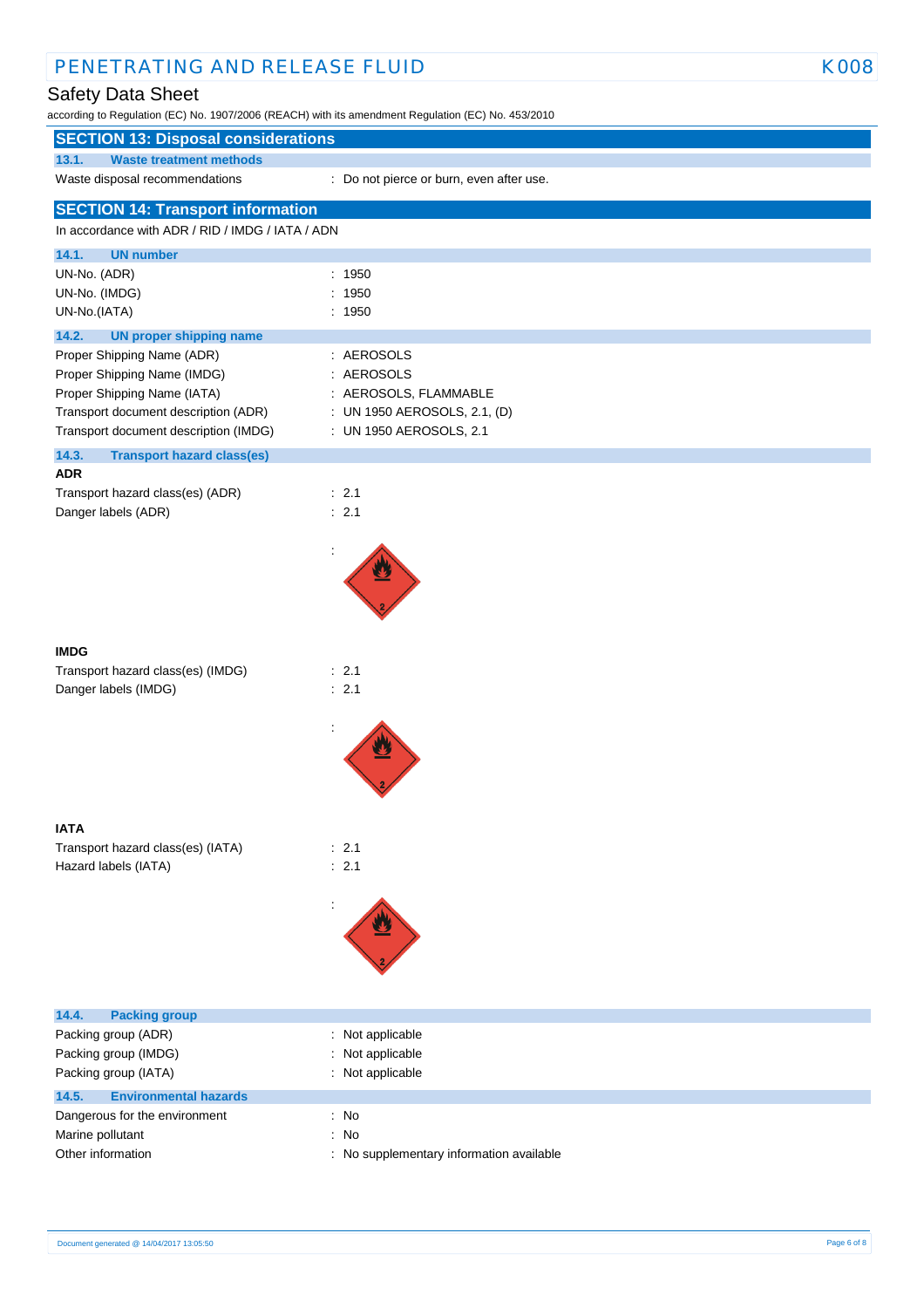# Safety Data Sheet

**14.6. Special precautions for user**

according to Regulation (EC) No. 1907/2006 (REACH) with its amendment Regulation (EC) No. 453/2010

# **- Overland transport**

| Classification code (ADR)                                                  | : 5F                                                                     |
|----------------------------------------------------------------------------|--------------------------------------------------------------------------|
| Special provisions (ADR)                                                   | 190, 327, 344, 625                                                       |
| Limited quantities (ADR)                                                   | 1 <sub>L</sub>                                                           |
| Excepted quantities (ADR)                                                  | E <sub>0</sub>                                                           |
| Packing instructions (ADR)                                                 | : P207, LP02                                                             |
| Special packing provisions (ADR)                                           | : PP87, RR6, L2                                                          |
| Mixed packing provisions (ADR)                                             | :MP9                                                                     |
| Transport category (ADR)                                                   | 2                                                                        |
| Special provisions for carriage - Packages<br>(ADR)                        | : V14                                                                    |
| Special provisions for carriage - Loading,<br>unloading and handling (ADR) | : CV9, CV12                                                              |
| Special provisions for carriage - Operation<br>(ADR)                       | : S2                                                                     |
| Tunnel restriction code (ADR)                                              | : D                                                                      |
| - Transport by sea                                                         |                                                                          |
| Special provisions (IMDG)                                                  | 63, 190, 277, 327, 344, 959                                              |
| Limited quantities (IMDG)                                                  | <b>SP277</b>                                                             |
| Excepted quantities (IMDG)                                                 | $\pm 50$                                                                 |
| Packing instructions (IMDG)                                                | : P207, LP02                                                             |
| Special packing provisions (IMDG)                                          | $:$ PP87, L2                                                             |
| EmS-No. (Fire)                                                             | F.D                                                                      |
| EmS-No. (Spillage)                                                         | : S-U                                                                    |
| Stowage category (IMDG)                                                    | None                                                                     |
| - Air transport                                                            |                                                                          |
| PCA Excepted quantities (IATA)                                             | E0                                                                       |
| PCA Limited quantities (IATA)                                              | Y203                                                                     |
| PCA limited quantity max net quantity (IATA)                               | 30kgG                                                                    |
| PCA packing instructions (IATA)                                            | 203                                                                      |
| PCA max net quantity (IATA)                                                | 75kg                                                                     |
| CAO packing instructions (IATA)                                            | 203                                                                      |
| CAO max net quantity (IATA)                                                | 150kg                                                                    |
| Special provisions (IATA)                                                  | A145, A167, A802                                                         |
| ERG code (IATA)                                                            | 10L                                                                      |
| 14.7.                                                                      | Transport in bulk according to Annex II of MARPOL 73/78 and the IBC Code |
| <b>IBC</b> code                                                            | Not applicable.                                                          |

### **SECTION 15: Regulatory information**

**15.1. Safety, health and environmental regulations/legislation specific for the substance or mixture**

### **15.1.1. EU-Regulations**

Contains no substances with Annex XVII restrictions Contains no substance on the REACH candidate list Contains no REACH Annex XIV substances

#### **15.1.2. National regulations**

#### **Germany**

| VwVwS Annex reference                                                         | Water hazard class (WGK) 1, slightly hazardous to water (Classification according to $VwVwS$ ,<br>Annex 4) |
|-------------------------------------------------------------------------------|------------------------------------------------------------------------------------------------------------|
| 12th Ordinance Implementing the Federal<br>Immission Control Act - 12.BImSchV | : Is not subject of the 12. BlmSchV (Hazardous Incident Ordinance)                                         |

### **Denmark**

| Recommendations Danish Regulation | Young people below the age of 18 years are not allowed to use the product |
|-----------------------------------|---------------------------------------------------------------------------|
|-----------------------------------|---------------------------------------------------------------------------|